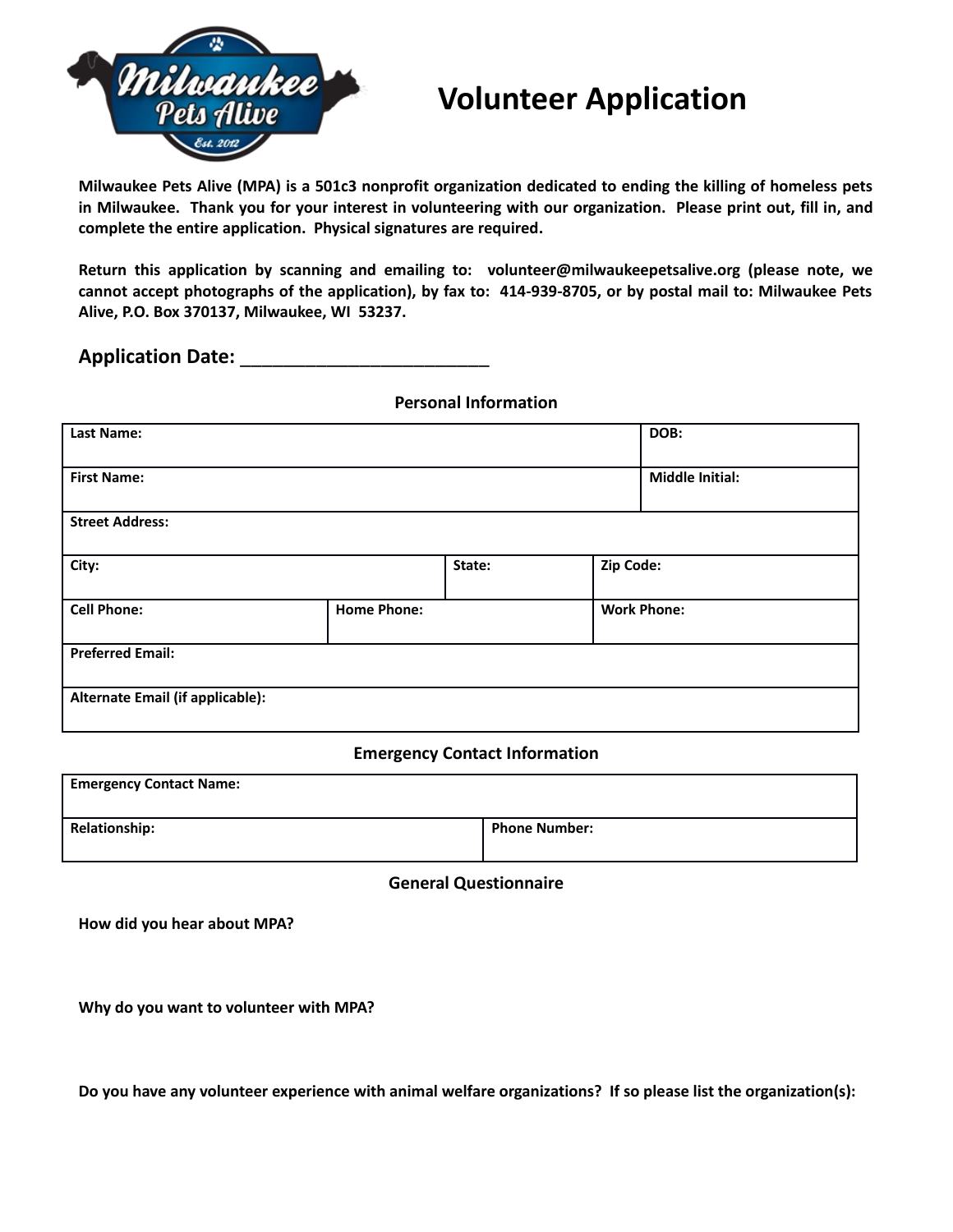## **General Questionnaire Continued**

| What experience do you have with animals? (Check all that apply.)                         |                                          |  |  |
|-------------------------------------------------------------------------------------------|------------------------------------------|--|--|
| $\Box$ None                                                                               | $\Box$ My own pets                       |  |  |
| $\Box$ Animal behaviorist/trainer                                                         | $\Box$ Worked/volunteered at a zoo       |  |  |
| $\Box$ Worked for an animal welfare organization                                          | $\Box$ Worked in a veterinarian's office |  |  |
|                                                                                           |                                          |  |  |
| Please describe any other skills, training or experience you have that could benefit MPA: |                                          |  |  |
| How much time are you able to dedicate to MPA?                                            |                                          |  |  |
| $\Box$ A few hours per day                                                                | $\Box$ A few hours per week              |  |  |
| $\Box$ A few hours per month                                                              | $\Box$ Special events and projects only  |  |  |
| Please select the MPA volunteer position you are interested in:                           |                                          |  |  |
| <b>Volunteer Coordinator</b>                                                              | <b>Grant Writer</b>                      |  |  |
| <b>Special Events LEAD</b>                                                                | Videographer                             |  |  |
| <b>Special Events Coordinator</b>                                                         | Photographer                             |  |  |
| <b>Marketing LEAD</b>                                                                     |                                          |  |  |
| <b>Marketing Coordinator</b>                                                              |                                          |  |  |
| <b>Fundraising/Development Coordinator</b>                                                |                                          |  |  |
| Foster Bottle Baby Feeder/Mentor                                                          |                                          |  |  |
| <b>Foster Parent (Home)</b>                                                               |                                          |  |  |

**Are you able to commit to volunteering with MPA for a minimum of at least 6 months?** □ **Yes** □ **No If no, please explain:**

**Have you ever been convicted of a felony or misdemeanor?** □ **Yes** □ **No If yes, please explain:**

## **THE FOLLOWING INFORMATION IS ONLY REQUIRED FOR TRANSPORT VOLUNTEERS! If you are NOT interested in becoming a Transport Volunteer please skip this section and proceed to the MPA Agreement and Waiver.**

| <b>Driver's License #:</b> |                                 | <b>Expiration:</b> |
|----------------------------|---------------------------------|--------------------|
| Auto Ins. Co.              | <b>Policy # and Expiration:</b> |                    |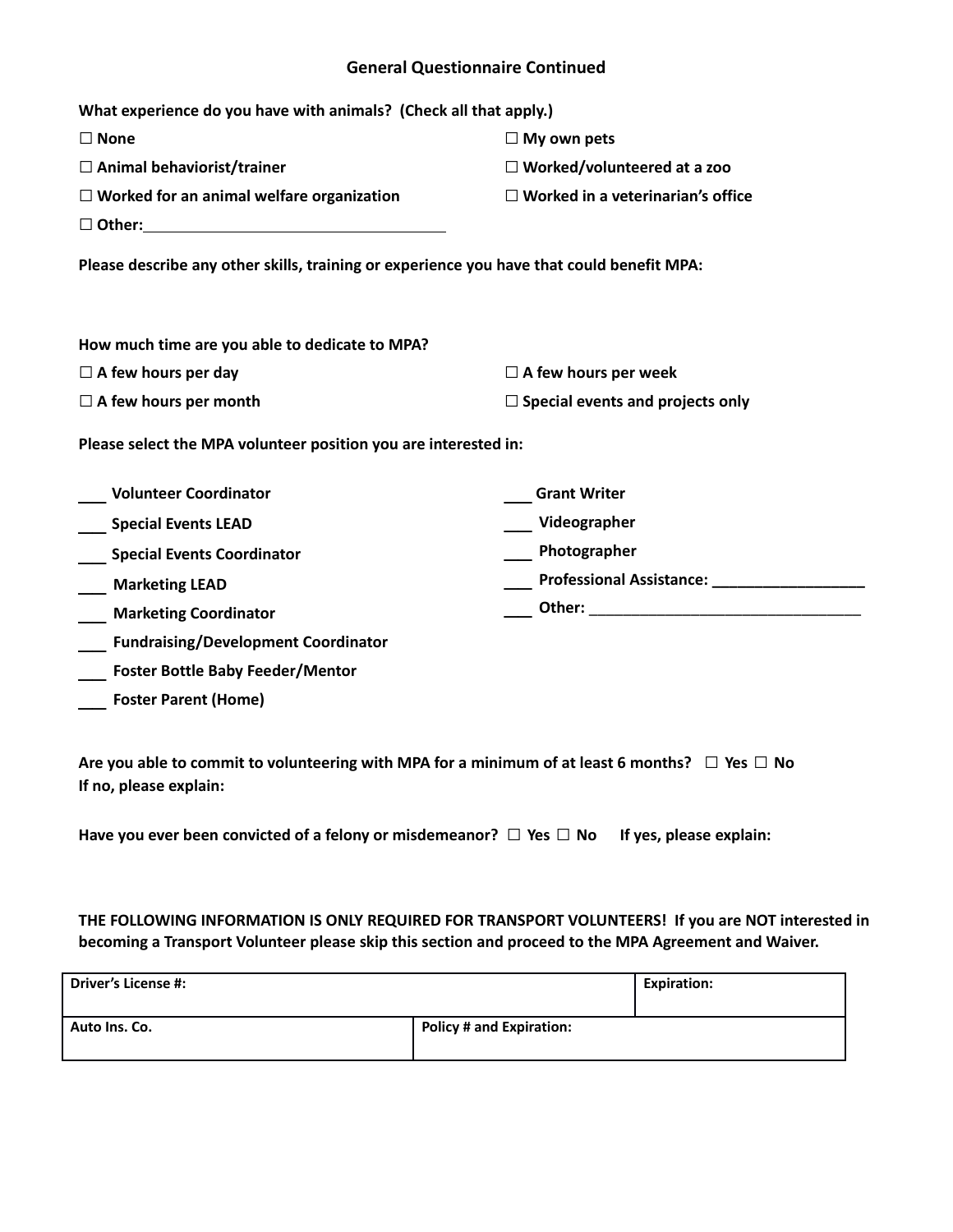#### **Volunteer Agreement**

In consideration of this opportunity to volunteer for Milwaukee Pets Alive (MPA), I agree to the following terms and conditions:

- 1. I will abide by the mission, rules, regulations, policies and programs of MPA while I am a volunteer.
- 2. I agree to be supervised by an MPA manager or designee and will work as a team member with all volunteers.
- 3. I will treat all animals, other volunteers, and the general public with dignity and respect.
- 4. If I will be sheltering or providing foster care or boarding for any of the MPA animals in my home, I consent to an MPA representative visiting my home from time to time to observe the animals and their living quarters.
- 5. I have accurately and truthfully completed this Volunteer Application and Agreement.

Agreement Signature:  $\blacksquare$